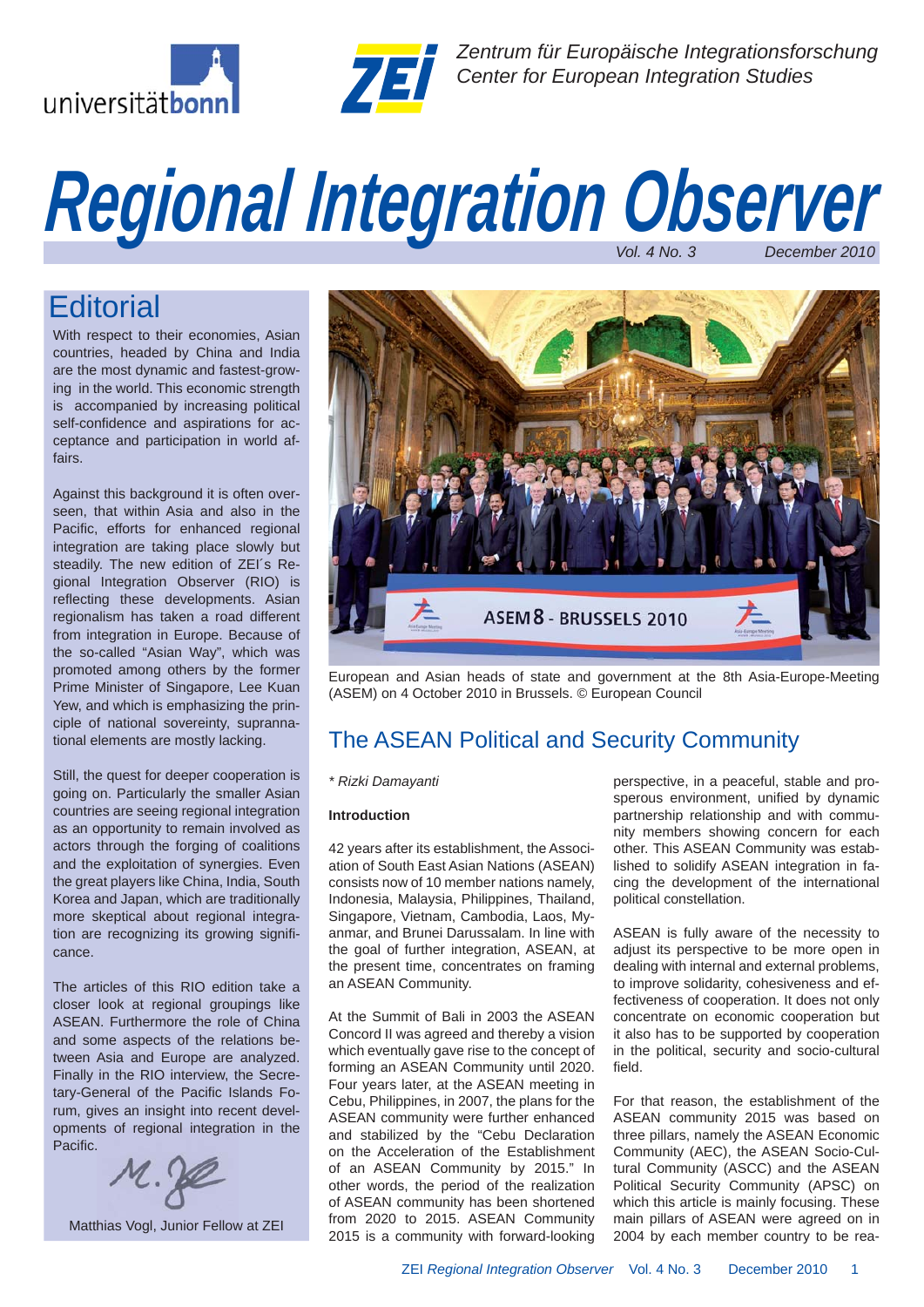lized through a "Plan of Action".

The development of ASEAN was even more clearly pointed by the formulation of the ASEAN charter. This constitutional foundation established in 2007 gives ASEAN a legal status and legitimization from all walks of life of the South Asian community. As a relatively stable regional organization, ASEAN now faces more challenges in order to acquire a stronger spirit of cooperation and develop a community on a regional basis, like a kind of ASEAN nationalism.

### **Shaping and Sharing of Norms and Confl ict Prevention in the framework of the Plan of Action of ASEAN Community 2015**

After Concord II of 2003 to date, there are only two components of the Plan of Action of ASEAN Community of 2015 that have been realized. The first component is "Shaping and Sharing of Norms" realized through the effort of formulating the ASEAN charter. In compliance with the Cebu Declaration on the Blueprint of the ASEAN Charter, the ASEAN charter will transform ASEAN into a rule based organization. This is crucial, considering that up to the present, the character of ASEAN, as an unconsolidated association, is regarded as not being able to respond to the challenge of integration and globalization. The other achievement of the component "Shaping and Sharing of Norms" is the signing of the Treaty on Mutual Legal Assistance in Criminal Matters (MLAT) in 2007. This treaty has given opportunity to support the more concrete cooperation in law, in providing legal assistance. The second component is "Conflict Prevention". The ASEAN Defense Ministers Meeting (ADMM) held in Kuala Lumpur in May 2006 is the main achievement of this component. ADMM gave the opportunity to cooperate in the area of security without establishing any defense treaty or military alliance. In the component of conflict prevention, the implementation of cooperation in the area of cross-border crime will be prioritized. Also in the area of cooperation against terrorism, a number of measures have been taken, e.g. through the improvement of understanding and maintenance of harmony among the members of religious groups. In 2006 the ASEAN Convention on Counter Terrorism (ACCT) was signed, which provides the legal foundation for ASEAN cooperation in the fight against terrorism. In relation to ACCT and MLAT, the challenge ahead for ASEAN implementing the component of "Shaping and Sharing of Norms", among others is the formulation of an ASEAN extradition treaty. In this respect, the high ranking officials of ASEAN in the area of law (ALSOM) in 2007 approved the establishment of a working group to commence the process of the formulation of the said treaty.

Notwithstanding the several targets alrea-

dy achieved in the components of "Conflict Prevention" and "Shaping and Sharing of Norms", the entire implementation of Plan of Action APSC still needs reinterpretation of the ASEAN's norms and principles, such as the principles of non-interference, consensus and sovereignty as an ASEAN Way adopted by ASEAN member countries, even legalized in ASEAN Charter. Ironically, this charter requires ASEAN to still focus on cooperation among the governments without the entire support and participation of the ASEAN community. No article states how the ASEAN community can participate in it. It is stated in the ASEAN Charter that any decision in ASEAN is still made on consensus basis, and submitted to the member state governments in the end. Another reason as to why APSC will not be fully realized by 2015, is the ineffective institutional structure and functioning within ASEAN. Similarly, no sanction shall be imposed on the ASEAN member countries that do not implement the decisions made. Accordingly, ASEAN can only function as a place for diplomatic cooperation.

#### **Blueprint of ASEAN Political Security Community 2015: Test Case Myanmar**

Initially, in the ASEAN Concord II of 2003, the agreement was to build the ASEAN Security Community (ASC), however, due to serious effort made by Indonesia, ASC was then developed into ASEAN Political Security Community (APSC). Indonesia's main responsibility was to elaborate the blueprint of APSC, which was approved in February 2009.It is expected that this blueprint will give clear and specific guidance and serve as a roadmap to further cooperation. In general sense, it can be concluded that with the formulation of an APSC'S blueprint, after a number of tough negotiation and consultation processes with either the fellow member nations or various community elements, ASEAN has made progress towards the establishment of ASEAN Community. The following are several targets to be achieved in APSC:

1. APSC includes agenda of Human Security as part of the understanding included on the concept of Comprehensive Security. State (government) will be no longer a threat for its people.

2. It is expected that APSC will create a cohesive, peaceful, stable and resilient environment at state level and not quasi stability created by sweeping the problem under the carpet but by making an effort toward conflict prevention and conflict resolution emphasizing efforts to achieve these goals and ignoring the option to use military power as a solution for solving problems.

3. APSC should be achieved through a process of political development aimed at the enforcement of principles of democracy, rule of law and good government as well as respect for efforts of promotion and protection of human rights and fundamental freedoms as outlined in the ASEAN treaty, which is also the shared value and norms of ASEAN.

4. ASEAN also plays central and proactive role in its relation with partner countries (partner for dialogue) in regional and global arena (outward-looking).

Although the blueprint of APSC has been formally received by all ASEAN countries, we should admit that the implementation of such a blueprint is not definitely efficient. This is due to the diversified political system in ASEAN countries. Moreover, it is obvious that some people, in several ASEAN countries, still dislike talking about democracy and the protection of human rights. Thailand and Myanmar are examples of this. The events in Myanmar have given rise to international pressure. In the period since June 2007, the number of political prisoners in Myanmar increase sharply to 2100 prisoners. In November 2008, more than 100 prodemocracy activists, journalists, Buddhist monks, volunteers and lawyers were sentenced to imprisonment up to 68 years. The UN Secretary General, Ban Ki Moon and more than 100 ex-leaders and statesmen demanded the release of Aung San Suu Kyi and called all countries in the world to use influence and capacity so that military junta would fulfill the commitment to Democracy (road map to democracy).

The case in Myanmar, as a matter of fact, has not impelled ASEAN to make any improvement after the ratification of the ASEAN Charter. Even at present, ASEAN has, in fact, only "made a process" rather than achieved a progress in the enforcement of human rights and democracy. On the one hand, from a longer-term perspective, ASEAN has already projected itself to be an integrated institution. Yet on the other hand, ASEAN still adopts a rigid interpretation of the principle of sovereignty and non-intervention. This gap evidently is a hindrance for ASEAN to move ahead. Therefore, the ASEAN Charter is just old wine in new bottles. The tendency to maintain rigid compliance to the principles of non-intervention and sovereignty by ASEAN has been confirmed by the exclusion of Myanmar issue from the agenda of discussion at the 13th ASEAN Summit, in 2007 in Singapore. The international community does not only blame the authoritarian regime in Myanmar, but also the effectiveness of ASEAN cooperation in dealing with the problem.

In relation to the problem of the enforcement of human rights in South East Asia, the solution offered by ASEAN for Myanmar case is still far from the expectation. To date ASEAN can only declare the Myanmar issue as an "ASEAN problem" to avoid any excessive intervention from other countries or institutions outside the region. Another discussed option is whether to exclude Myanmar from ASEAN membership or not.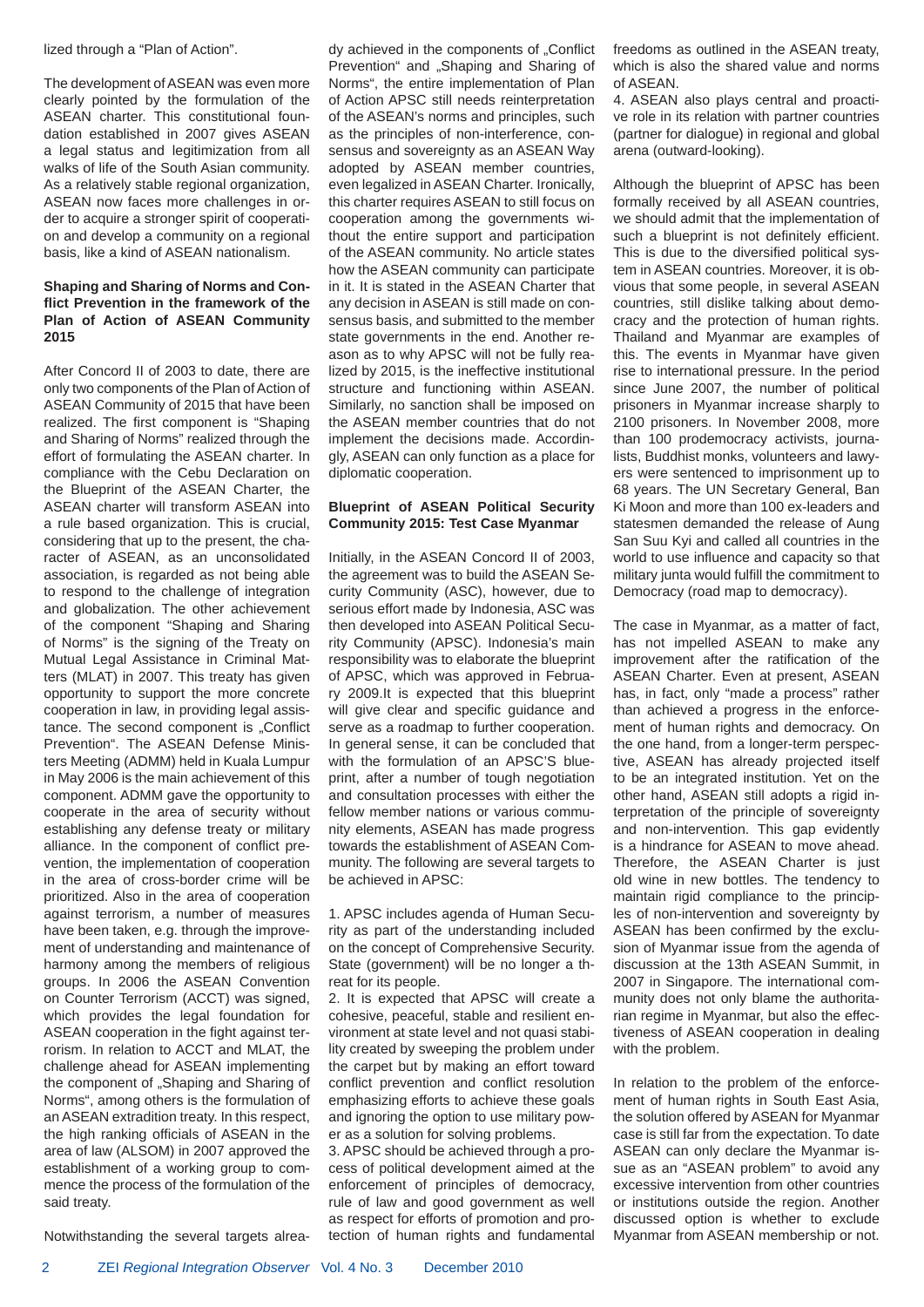However for the time being ASEAN has not taken any significant measure.

The crisis in Myanmar has at least 3 significant meanings for ASEAN. The first is the very slow anticipation and recognition of problems. As regional actor experienced in the process of solving the conflict in Cambodia, ASEAN should have been more sensitive to the roots of conflict as the basis of the relationship between military junta and a prodemocracy movement. The second, the Myanmar crisis still shows the dilemma and principle of non-intervention and state sovereignty adopted by ASEAN up to the present. The third, the Myanmar case has confirmed the need for a mechanism of conflict resolution in the ASEAN region itself, because even now ASEAN often sweeps sensitive political issues under the carpet. After the ratification of ASEAN Charter by 10 member nations, effective in 2009, it can be concluded that the solution of the problem in Myanmar is the first test case.

### **Obstacles of the Implementation of the ASEAN Political Security Community Blueprint**

In addition to Myanmar problem, APSC is still hampered by some other factors, which are related to the substance of the content of APSC blueprint and to the aspect of preparedness and commitment of ASEAN's member nations.

a. Obstacles related to the APSC blueprint´s content:

1. Promotion and protection of human rights: despite the addition of the word protection to its heading, the actions are still focused on promotion rather than protection. 2. Effort to promote the principle of democracy will still take a long time.

3. There are no clear formulations on how APSC interacts with people, academic institutions, study institutions and NGOs. The blueprint only states the improvement of participation of the community. Up to the present, academics and NGOs do not have many opportunities to carry out collective activities. There are only a few centers of education and research specifically concentrating on the study of South East Asia in ASEAN, the one which is quite outstanding is the Institute Of Southeast Asian Studies (ISEAS) in Singapore. This is especially due to a lack of financial resources. So far a number of border-crossing academic activities still completely hinge on external funding.

4. No deadlines are specified, like the formulation of a work plan by each member nation to effect institutional change in order to implement the principles in ASEAN charter.

b. Obstacles related to the preparedness and commitment from ASEAN countries:

1. No political willingness from ASEAN member nations to carry out transformation of mechanism and character of ASEAN.

2. The implementation of non-interference and respect of sovereignty, which is not yet flexible.

3. Low commitment to the enforcement of democracy and human rights as it is a lipservice.

4. The implementation of consensus-based decision-making process rather than observing the rule of law, which at a certain level can allow imposition of sanction.

5.Elite-based/state-centric/exclusive ASEAN, which is still existing and which is still under controversy in connection with sensitive issues as proved by the walk out incident by a number of the highest leaders of ASEAN member nations in the meeting with the representatives of different NGOs in March 2009.

6. Absolutely limited consultation process with civil society.

7. Lack of leadership in ASEAN to motivate its member nations to conduct transformation.

*\* Rizki Damayanti is Head of the International Relations Department at the University Paramadina in Jakarta, Indonesia.*

### **ZEI Director gives Lecture on Global Region-Building at the University of Douala**

Regional integration issues have also entered the world of academia in Central Africa. The complicated realities of the CFA Franc zone under the Central African Economic and Monetary Union, CEMAC, and the slowly emerging Economic Community of Central African States, ECCAS-CEEAC, designated to be one of the building blocs of the African Economic Community under the auspices of the African Union (AU) are gradually entering spheres beyond governments and diplomatic circles.

While security issues remain vital in Central Africa with several weak states, the formal customs union encounters on-the-ground problems with issues of double taxation and lack of infrastructure for trans-border trade.

The overlapping membership in several existing regional groupings does not facilitate the exercise of clear-cut integration priorities in the region. In the summer of 2010, the Heads of State of Central Africa have initiated a Steering Committee to look into options for the fusion of CEMAC and ECCAS. Against this backdrop, a Research Group on Regional Integration has been established at the Faculty of Juridical and Political



ZEI Director Prof. Dr. Ludger Kühnhardt together with the Dean of the Faculty of Juridical and Political Science at the University of Douala, Cameroon, Prof. Modi Koko Bebey and Dr. Emmanuel Kam Yogo, Lecturer at the Faculty.

Sciences at the University of Douala in Cameroon. Dr. Emanuel Kam Yogo, lecturer at the faculty and participant of the ZEI Academy in Comparative Regional Integration 2010, inaugurated this first ever Central African research group on issues of regional integration in the course of a workshop with ZEI Director Prof. Dr. Ludger Kuehnhardt. His public lecture on global region-building was attended by more than hundred students and professors, including the Faculty's Dean Prof. Modi Koko Bebey and gained lots of attention, which proves that awareness for regional integration is rising also in Central Africa. The working relationship between the Center for European Integration Studies and the new Cameroonian Research Group in Douala will continue in the future.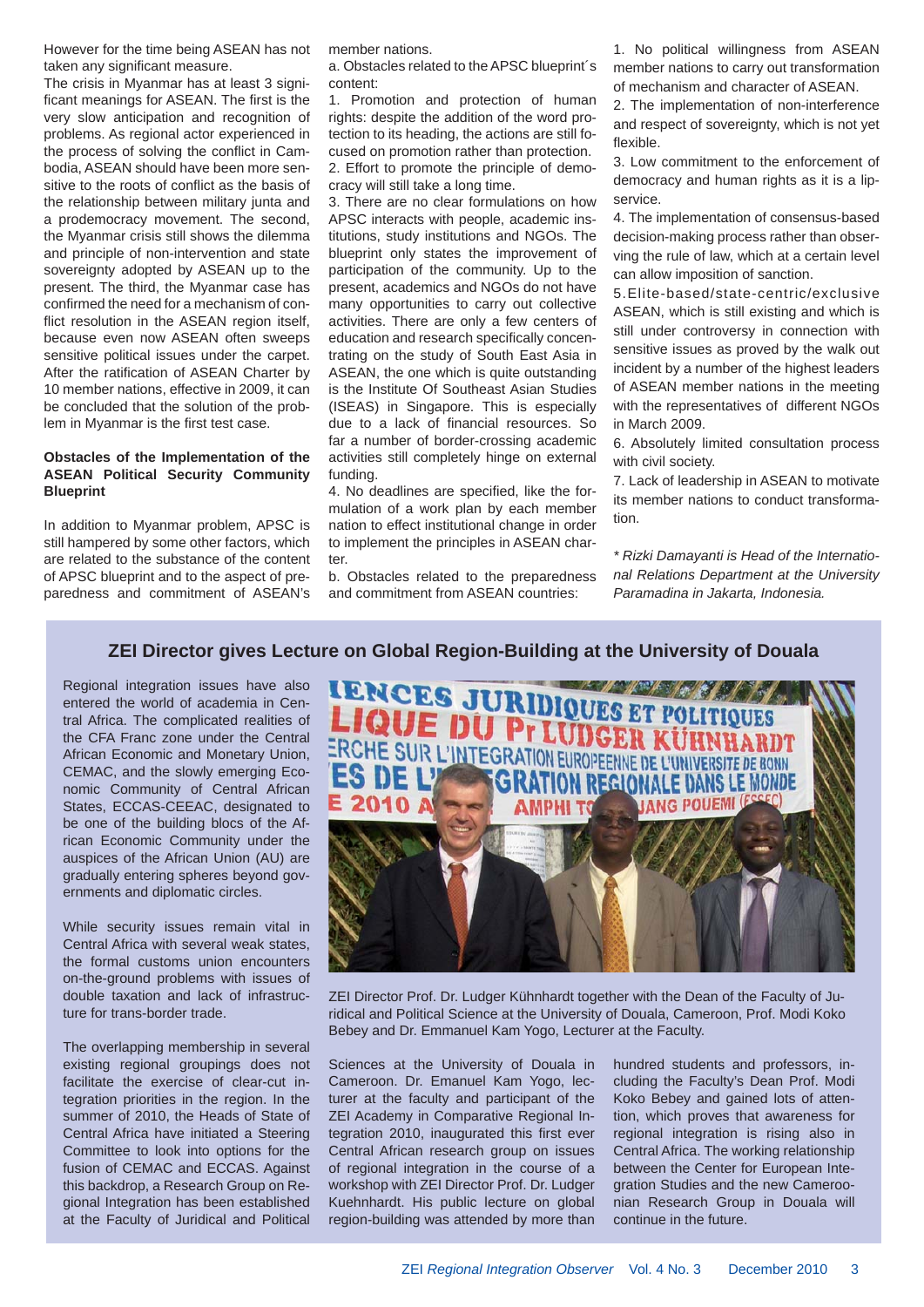### Rising China´s Regional Policy

#### *\* Ting Wai*

In September 2009, just one month after his advent of power, the former Japanese Prime Minister, Yukio Hatoyama, proposed to the Chinese government the idea of setting up an "East Asian Community". Apparently the Chinese leaders welcomed this idea, but remain cautious of what is to be done. There are two reasons for the Chinese caution. First, the Japanese Prime Ministers usually are short-lived, and nobody knows whether the next Japanese leader would be equally enthusiastic in forging the construction of an East Asian Community. Second, Sino-Japanese relations are susceptible to uncertainties and depend on the political attitude of leaders. While the last three Prime Ministers adopted a rather conciliatory attitude towards China since 2006, resuming high-level contacts which were baptized as "ice-breaking" and "ice-freezing"; many people believed that Hatoyama continued the more "pro-China" attitude. However, not long after the new Prime Minister Naoto Ken came to power, controversy rekindled again. In effect, without constant Sino-Japanese relations, it is impossible to start the establishment of the East Asian Community, as the bilateral relationship of the two nations is the "axis" for any meaningful regional cooperation attempt.

Until the mid-90s, the government of China was reluctant to join any multilateral framework constructed in the Asia-Pacific region, as the "Cold War mentality" still lingered in the Chinese minds. Beijing at that time was skeptical of the real objective of any regionalization efforts of its neighbours, whether they would simply want to "lock" China within these multilateral frameworks, thus reducing the Chinese freedom to maneuver in foreign policies. Apart from those multilateral constructions which are basically forums for discussion like APEC, China refrained from joining efforts in fostering concrete achievements in regional cooperation, as she was suspicious of the very fact that any regional frameworks would be dominated by the US and Japan aiming to circumscribe or bind China. Beijing did not feel comfortable dealing with multilateralism, but found it much more comfortable to deal with bilateral relationships. If the partner is weak, Beijing thinks that it enjoys an advantageous position. If the partner is strong, it is still easier to deal with it individually.

However, after the mid-90s, China started to be more receptive to regionalism. While the Chinese market economy became more deeply integrated into global capitalism, the crucial importance of developing good relationships with neighbouring countries began to surface. Increasing interdependence not only leads to deeper economic integration between China and economic powers such as the US, Japan and South Korea but also to more reliance of Southeast Asian economies on the Chinese market. The Chinese policies regarding its neighbours in Asia began to formulate in several aspects.

Firstly, Beijing authorities always emphasize the significance of mutual benefits. Prime Minister Wen Jiabao launched the catchwords "Mulin, Anlin, Fulin" (developing friendship with, appeasing, and enriching the neighbours). This policy of appeasement is epitomized by the attempts of the Chinese government to import more from the Southeast Asian nations in relation to exports whenever it is possible, so as to create a trade surplus for these nations, even though ASEAN countries mainly export agricultural products and raw materials. China continually has deficits in its commercial transactions with neighbouring countries or regions like Japan, South Korea, Taiwan, Thailand, Malaysia etc., contrary to the large surpluses in China's trading with the US and Europe. In 2008, China's imports from ASEAN reached US\$117.0 billion, while exports were US\$114.3 billion. The major regionalization effort made by China is the establishment of the ASEAN+1 Free Trade Area (FTA) which came into force in January 2010. ASEAN products can enter the Chinese market without tariff. This is regarded as a crucial measure in helping ASEAN countries to benefit from the rise of China. However, two questions still remain unresolved. First, the massive inflow of Chinese products into ASEAN since the creation of FTA has aroused criticism from the local business sector, whose weak industries are unable to compete with Chinese goods. Second, regional cooperation can only achieve significant results provided that the ASEAN+3 FTA, including China, Japan and South Korea, could be constructed. There is in fact no difficulty for these three to establish FTA with ASEAN respectively, but there still exist immense difficulties in constructing a FTA among the big three, as their industries and agriculture are still in severe competition.

Secondly, China has to promote a peaceful border security environment, while at the same time alleviate the skepticism and fear of the neighbors vis-à-vis the rise of China. Beijing plays a pivotal role in the Six-Party Talk on the Korean Peninsula, but appears to be ineffective in fostering changes within North Korea. China was the first extraregional country that signed the ASEAN Treaty for Amity and Cooperation in 2003. The Chinese initiative of establishing the "Shanghai-5" in 1996, which later became the Shanghai Cooperation Organization  $(SCO)$  in 2001, is the first international institution based on the Chinese ideas. It is inevitable that Beijing would attempt to influence the future of international regimes or institutions by formulating new "rules of the games" or international norms. China has promulgated a "new security outlook", hoping that this could transform the political order of the international community. The Chinese idea is also baptized as "cooperative security," which is integrated into the SCO. Confidence-Building Measures (CBM) are considered as fundamental in promoting mutual trust among neighbors. Deployment of soldiers at a certain distance away from the border, as well as informing the exchange are considered as concrete steps in CBM. However, lots of concrete actions are needed in order to forge community spirit between China and Central Asia. No doubt there are a lot of meetings in order to demonstrate the good neighborliness, but joint efforts in achieving something for the common good are lacking.

Thirdly, China's regional policy aims to secure the vital energy supplies, which are related to security issues especially the protection of sea lanes. In order to avoid the over-dependence on the Middle East, Beijing has sought for massive import of oil from Russian Siberia. However, the long awaited 1000-km pipeline (72km in Russia) from Skovorodino in Siberia to Daqing in Heilongqiang, opened in September 2010, could only supply 15 million tons of petroleum per year. This accounts for only 7.4% of China's total import of oil in 2010. Though for China, import from Siberia is the easiest way to obtain crude oil, Russia considers export of oil as an important political instrument and seems to be cautious in exporting more oil to China. On the other hand, the construction work of a 771-km oil pipeline and a 793-km natural gas duct from the coastal city of Kyaukpyu, Myanmar, to the border town of Ruili in Yunnan Province, has already started in September 2010. After the completion of the construction in 2013, annually 22 million tons of oil from the Middle East will then be loaded at Myanmar and sent to China without passing through the Strait of Malacca, which is regarded by the Chinese analyst as an impasse in case of conflicts between China and the others.

In short, China has evolved from refusing to join any multilateral frameworks to actively participating within the last two decades. It is also seeking for influencing international norms based on Chinese ideas and world views. While Asian neighbors have reasons to be skeptical of whether China's Middle Kingdom mentality would be revived, the future regional political order still hinges on whether the liberal-institutionalist approach would prevail over great power politics. The major condition is the creation of China-Japan axis leading to regionalization, which depends in turn to the clairvoyance of the leaders of the two great powers.

*\* Ting Wai is Professor of International Relations at Honkong Baptist University.*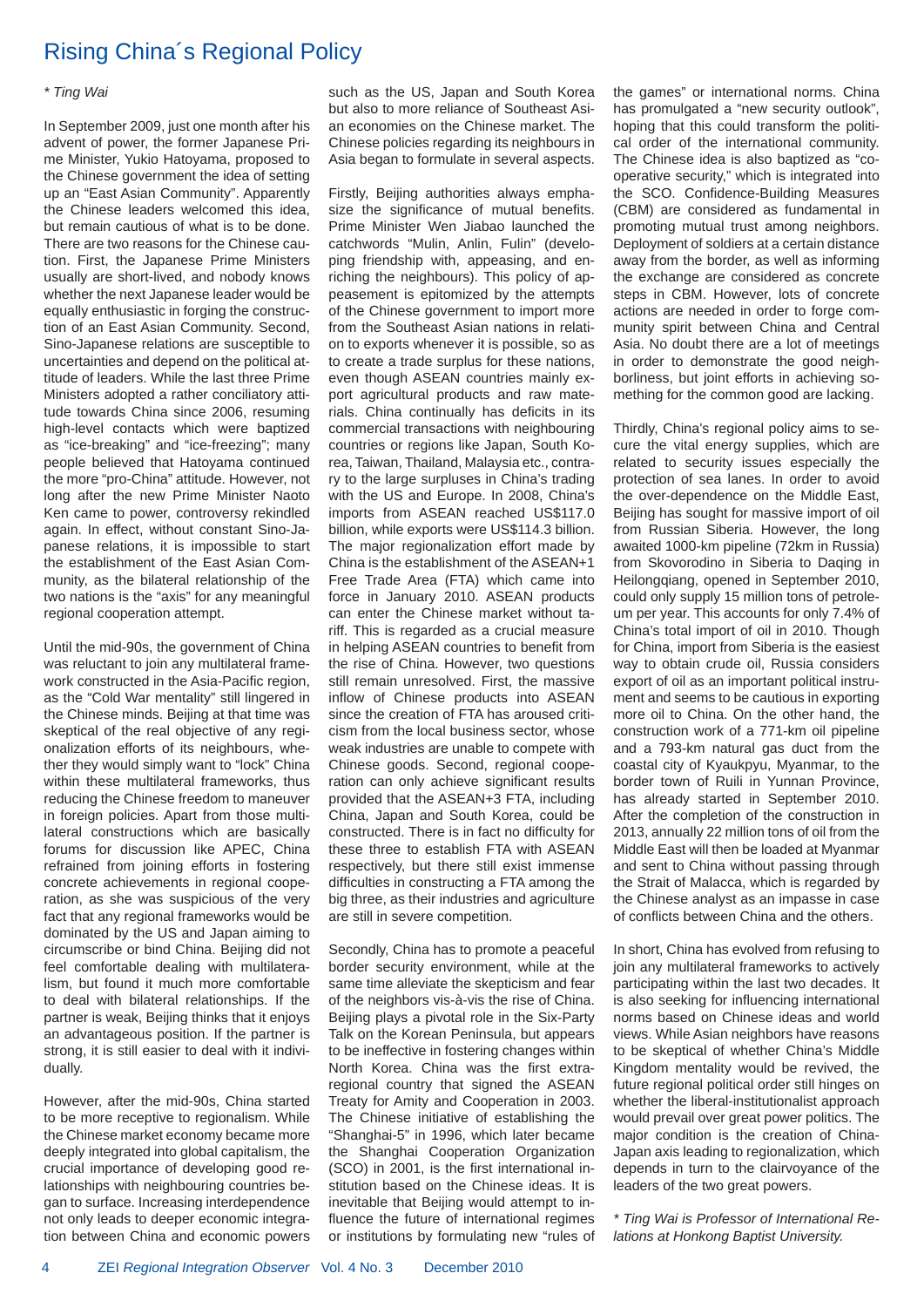### Briding the Gap: The Asia-Europe Foundation and European Studies in Asia

### *\* Ronan Lenihan*

The Asia-Europe Foundation (ASEF) promotes greater mutual understanding between Asia and Europe through intellectual, cultural and people-to-people exchanges. Through ASEF, civil society concerns are included as a vital component of deliberations of the Asia-Europe Meeting (ASEM ). ASEF was established in February 1997 by the participating governments of ASEM and has since implemented over 450 projects, engaging over 15,000 direct participants as well as reaching out to a much wider audience in Asia and Europe.

It is this desire to improve mutual understanding that inspired ASEF in 2005 to create the European Studies in Asia (ESiA) Network in partnership with the National Centre for Research on Europe (NCRE) – University of Canterbury. From the outset the ESiA Network was set up in reaction to an expressed imbalance between the number of Asian specialists in European studies and the number of European specialists in Asian studies. Such a discrepancy is inimical to Asia-Europe understanding and bridging this gap is the key driving force behind the ESiA Network initiative.

From the outset the ESiA Network sought to stimulate European studies in the Asian region not only by strengthening interaction between existing networks in Asia, but also by creating synergies between European study centres in both Asia and Europe. The inter-disciplinary and open platform embraces any institution in ASEM member countries offering European studies research and networking opportunities. ESiA's strategic objective is to complement the work of existing networks by pragmatically bringing together some of the most relevant institutions in Asia focused on Europe, into an unprecedented, sustainable forum for information exchange and the promotion of mutual interests.

More specifically, ESiA aims to facilitate the mobility of European studies specialists from Asia, provide a platform for co-operation on European studies curriculum development and student mobility for Asian and European universities or institutes and contribute positively to the overall European Studies research agenda. These objectives are met through a number of initiatives and projects, none more substantial than the ESiA networks' flagship project "The EU through the Eyes of Asia". This long term research project has been carried out in 12 locations across Asia using a rigorous and unique methodology to gauge the public, media and key opinion leader perceptions of the EU in Asia. In addition to the large amount of data produced, to date the project has trained over 40 young researchers, brought together research partners from 11



ASEM member countries and spawned a mirror project entitled "Asia in the Eyes of Europe", which is currently examining the perceptions of Asia in 8 European locations.

"The EU through the Eyes of Asia" research project gauges the perception of the EU from three distinct vantage points, public, media and opinion leaders. The public perception is gathered through public opinion surveys of a sample of 400 respondents in each location, thus far the project has carried out 4,805 interviews across Asia. The media analysis research component, is the most robust of the three and involves tracking the daily coverage of the EU and its institutions. The research covers four national media sources in each location; the most circulated popular, business and English language newspapers, while the most watched primetime TV news broadcast is also analysed. To date a total of 12,218 pieces of news have been captured in the comprehensive research datasets. The final research component is the face to face interviews of business, political, media and civil society opinion leaders in each location, a culmination of 428 interviews have been carries out across the 12 research locations.

The research project has highlighted some interesting and startling trends on the visibility of the EU among its Asian partners. In terms of the media findings, the overall visibility of the EU was very low, featuring predominantly in business and English language news. In the popular daily newspapers, on average the EU featured once a day, a significantly low figure given the importance of the EU as a global actor. However, a more alarming trend appeared in the analysis of TV news, with the exception of China and Indonesia, the EU was virtually invisible on Asian primetime news broadcasts.

In terms of the type of news that was featured in Asian media, the EU was framed predominantly as a political and economic actor - as expected - but an interesting finding was uncovered in relation to how the EU is viewed as an environment and development actor. The volume of news framing the EU as an environment actor was very low across each research location. This drought in terms of coverage is evidence of a major "expectations deficit". As the EUs international role and rhetoric on environmental issues become more influential, the perception from the ground remains low.

The interviews of Asian media opinion leaders focussed on how hard it was to sell news on the EU, the results of which offered an interesting insight into why the volume was very low. One reason given was that the demand for EU related stories was low as most interest was given to stories concerning the US or a powerful regional actor, e.g. China, India, Japan. Another factor, according to media sector respondents, was that the diversity of the EU made it difficult to consume EU news. Given the expense of posting foreign correspondents in Brussels very few media outlets have permanent representatives to pick up important EU news, thus they rely on predominantly on International News Wires for EU news (interestingly this trend featured in the sources of the articles captured in the media analysis). However, despite the low media coverage and difficulty in understanding the EU, there was much optimism among the public on the potential for the EU potential to grow as respondents in 8 of the 12 research locations cited that the EUs importance to their country would increase. It remains to be seen whether this optimism prevails or whether the perceptions of the EU across Asia have shifted, perhaps the latest expansion of this research, planned for 2011, will provide equally interesting outcomes.

Through the initiatives of the ESiA network, European Studies has gone from strength to strength in the Asian region. ESiA has provided the support and capacity for burgeoning European studies centres to meet with and share best practices with established institutes in Asia and in Europe. The network will continue to support substantial projects such as "The EU through the Eyes of Asia" and others in providing a platform and resources to bridge the knowledge gaps and, in the spirit of ASEFs overall objective, support the improvement of mutual understanding between Asia and Europe. For more information on the ESiA Network and other ASEF activities visit, www.asef. org.

*\* Ronan Lenihan is Program Executive at ASEF in Singapore.*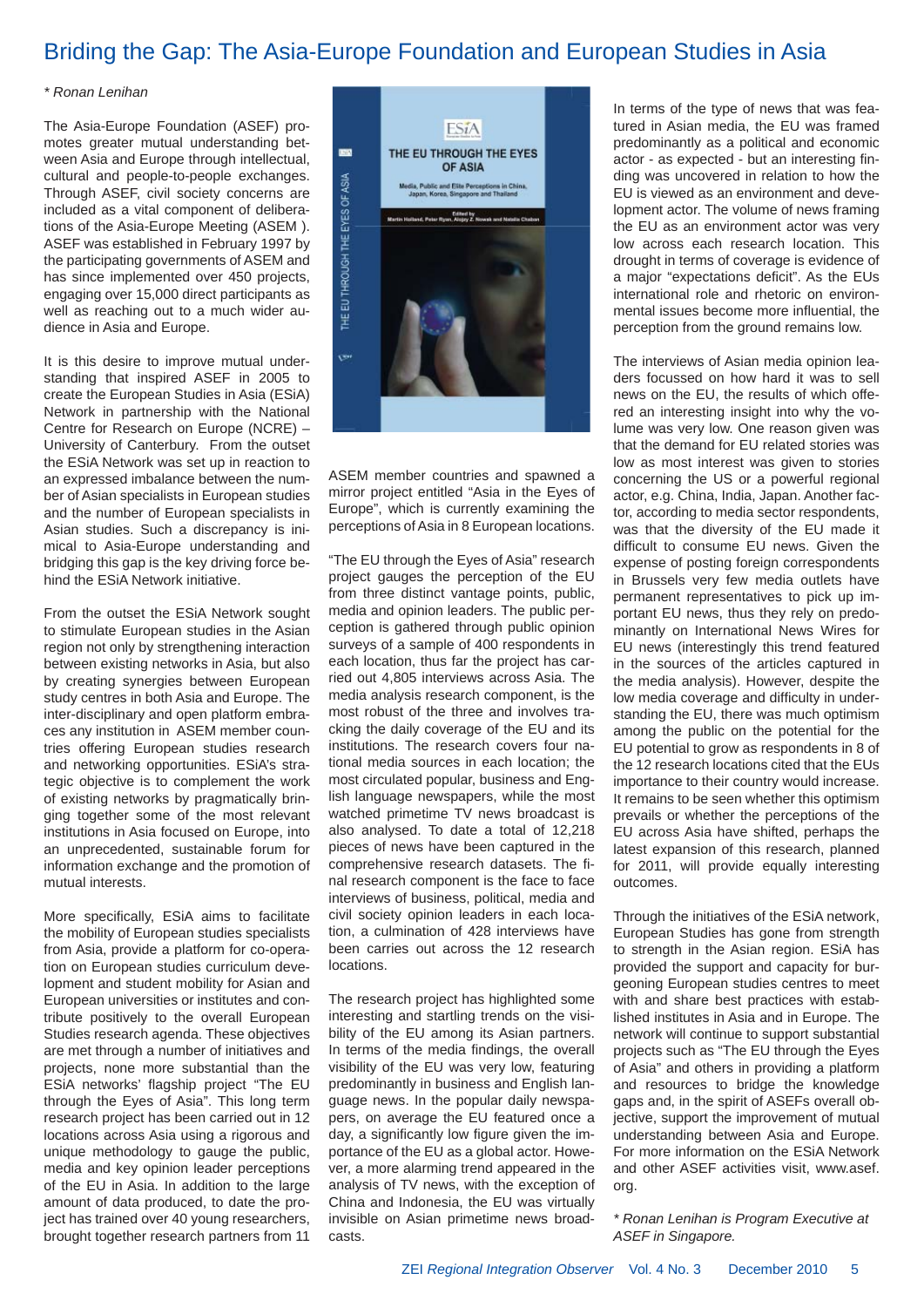### The ASEAN Charter - Convergence with the EU-model of regional integration?

### *\* Anja Jetschke*

Two years ago, the Charter of the Association of Southeast Asian Nations (ASEAN), officially called the ASEAN Charter, gained effect. The treaty appears to mark a change of spirit of ASEAN's ten member states. Members envision integration along the lines of the European Union (EU). Observers commented that the document provided ASEAN with an "EU-like" set-up. The ASEAN Charter appears to symbolize a sea change. The economic success of Singapore, Malaysia, Thailand and to a lesser degree, Indonesia, and political stability made the group a darling of global and regional financial organizations who heralded the "Asia factory" as a new model of regional cooperation and alternative to the supranational and bureaucratic EU. The socalled ASEAN Way of cooperation, with its emphasis on sovereignty, non-interference and non-deliberation of contentious issues, became the organization's trade mark. Why then this change of plan in the form of the ASEAN Charter? This article explores what propelled members to change their institutional set-up and evaluates to what extent the Charter represents a departure of the ASEAN Way and a convergence with an EU model of supranational governance.

A series of crises and serious economic competition by China and India ultimately triggered the overhaul of regional institutions, making the EU a model worthy of consideration. The financial crisis of 1997-98 spreading from Thailand to other members, the haze problem connected to the forest fires in Indonesia, the UN intervention in East Timor and ASEAN's inability to convince the military junta in Myanmar of reforms converted the image of ASEAN's flexibility and consensus-orientation into an existential weakness. A report pointing out that ASEAN was losing in competitiveness relative to India and China persuaded hesitators of more fundamental changes. There slowly emerged a consensus - also promoted by think tanks and civil society groups in the region – that ASEAN had to democratize and increase its institutionalization. Malaysia, Singapore, Thailand, a democratic Indonesia and pro-active Secretary-Generals (SG) supported by the ASEAN Secretariat (ASEC) became the key drivers behind ASEAN reforms. An EU sponsored technical assistance program (APRIS) provided the methods and institutional capacity to implement these reforms.

The ASEAN Community now consists of three official communities, each headed by a Council and dubbed "pillars" of the organization. These are the ASEAN Security and Political Community, the ASEAN Economic Community (AEC), and the ASEAN Social and Cultural Community (ASCC). The ASEAN Ministerial Meeting, the "executive" of ASEAN besides the Summits, will be renamed into ASEAN Foreign Ministers Meeting. The most important innovation of the ASCC is the ASEAN Inter-Governmental Commission of Human Rights, which will have promotional functions only. Members expanded the role for the SG and ASEC. The SG and ASEC understand themselves to be the "guardian of the treaties" thereby emulating the EU Commission in spirit, but certainly not in its competences. While empowered to monitor members' compliance with ASEAN projects and to interpret the Charter, members have not provided ASEC with harder sanctioning mechanisms. The role of the SG has been strengthened by doubling the number of Deputy SGs to four. Another innovation that is highlighted by ASEC is ASEAN's legal personality. This gives ASEAN a legally binding framework for the first time. ASEC might now enter into international agreements on behalf of ASEAN members. To further streamline decision-making within ASEAN, a Permanent Committee of Representatives has been established modeled after the Committee of Permanent Representatives of the EU.

The primary functional driver appears to be AEC, which envisions a single market and production base until 2015. More legalized forms of dispute settlement have appeared since 1992. AEC foresees a mechanism to resolve complaints on AEC-related operational problems, modeled after the EU's SOLVIT mechanism, and mediation services for resolving disputes, modeled after the WTO. The mixed panel system consisting of a professional arbitration panel, a political decision-making body represented by the Senior Economic Officers Meeting and the Council of Ministers of the Economy as appellate body has been modified.

The appellate body was replaced by an Organ of Appeal, composed of experts and deciding on the basis of law.

Despite the EU-speak in ASEAN documents and the adoption of integration methods and styles, ASEAN does not show signs of fundamentally changing its intergovernmental character. Members continue to be sensitive toward sovereignty issues, they exhibit a low intra-ASEAN trade and a large outward trade orientation, great economic disparities between the old and new ASEAN members, and huge political diversity. In sum, the demand factors for regional integration are still not in place. The strongest push factor toward integration is an acute concern to lose out in competition between India and China. Members currently see a competitive advantage by developing into a single market characterized by the rule of law. This together with ASEAN's institutional crisis explains the adoption of EU institutions. However, these perform different functions as they have been consciously stripped of their supranational capacity. For example, while there is a drive toward professional arbitration, legal experts also note the emergence of an informal norm to keep the procedures of the Appeal Organ confidential, preventing the development of a set of robust laws. ASEAN's legal personality does not de facto increase ASEC's autonomy from members, as they still overwhelmingly sign and ratify treaties in their individual capacities, not collectively. The new ASEAN is still very much different from the EU.

*\* Anja Jetschke is Assistant Professor of Political Science at the University of Freiburg.*



**www.zeimasters.de**

Center for European Integration Studies | Zentrum für Europäische Integrationsforschung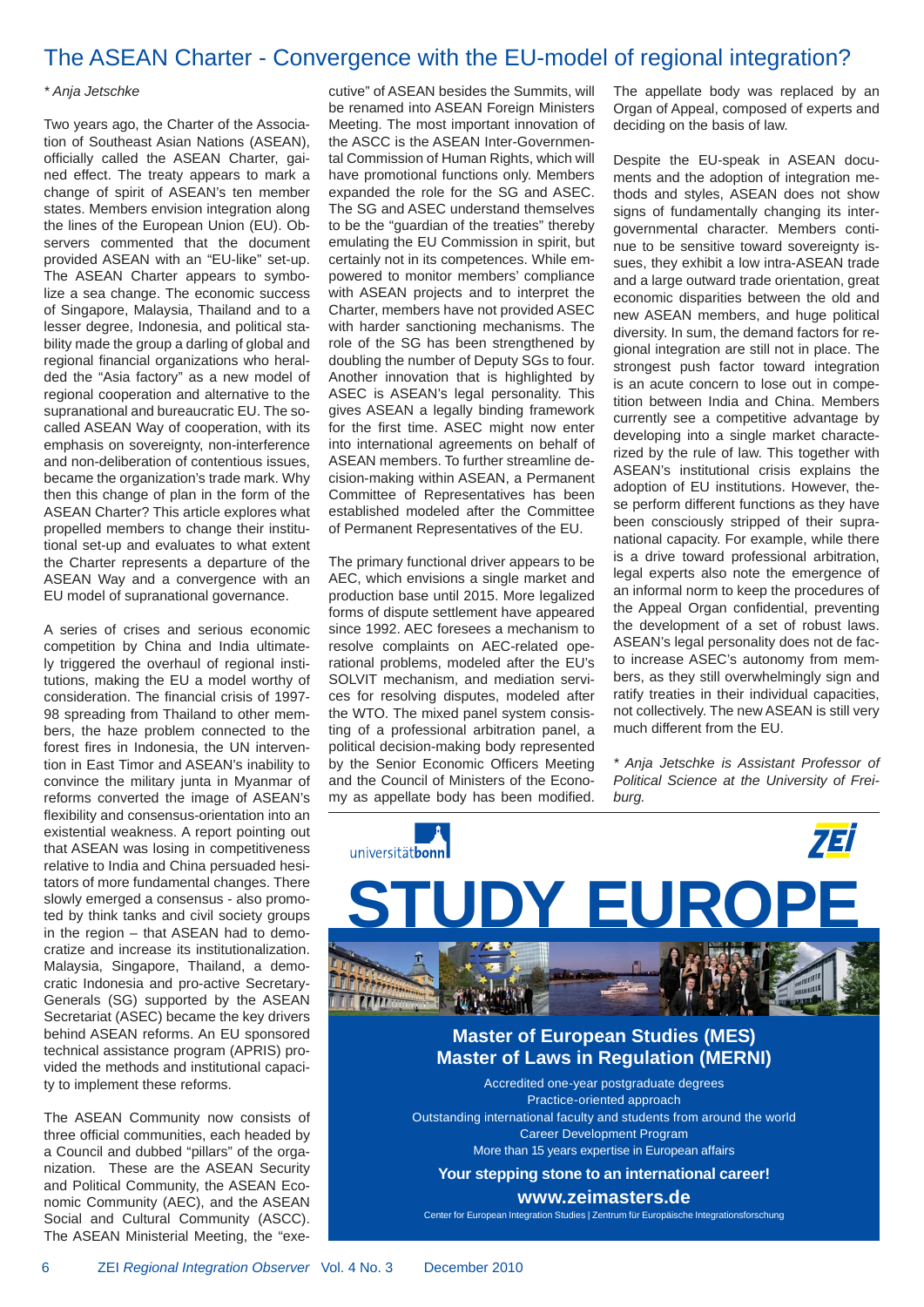### Three Questions to Tuiloma Neroni Slade, Secretary-General of the PIF

**1. Against the background of future challenges and developments especially in the fi sheries sector, is there any**  prospect for a first step of Pacific regio**nal integration towards supranationality**  by transforming the "Pacific Islands Fo**rum Fisheries Agency" into a supranational body in the short or medium-term?** 

'Supranationality' in fisheries management and development may be attainable amongst the Pacific Island Countries but, given differences in resource and comparative trade factors as well as relative national budgetary dependence on fishing access revenues, will require time and collective high level commitment in the context of broader economic and political integration in the Pacific. However, many of the benefits of a supranational approach in fisheries management and development are already being achieved by the PIC. Moreover, the premier regional fisheries cooperation entity, the Forum Fisheries Agency (FFA), actively promotes member state cooperation and closer fisheries integration through its various strategic plans and its work program.

Close cooperation and coordination are hallmarks of the PIC approach to fisheries management, based on Member national sovereignty and sovereign rights over their fisheries resources and marine space. This cooperation involves heightened degrees of formality and integration whereby member states essentially act as one in matters of fishing management and commercial value-maximization and cooperation, such as the harmonized terms of fishing access, the unified FFA member approach to regional fisheries management in the Western and Central Pacific Fisheries Commission, development of regional Monitoring, Control, Surveillance (MCS) and security and, at its most developed, the Parties to the Nauru Agreement arrangement. These arrangements effectively meet current PIC needs for coordination to ensure sustainable regional stock management and economic leverage to extract value from the resource.

### **2. How does the implementation**  of the ambitious "Pacific Plan" ag**reed upon in 2005 by the members of the Pacifi c Islands Forum advance? What are the main challenges ahead?**

The Pacific Plan remains the key strategic overview document for greater cooperation and integration at the regional level. It is underpinned by a Leaders vision of a Pacific that "can, should and will be a region of peace, harmony, security and economic prosperity, so that all of its people can lead free and worthwhile lives." In 2009, Leaders' endorsed a set priorities recognizing the unique vulnerabilities of the region to guide implementation of the Pacific Plan for the period 2010-2012 (refer to Annex C of



Tuiloma Neroni Slade from Samoa is Secretary-General of the Pacific Islands Forum (PIF) since 2008.

the 2009 Forum Communiqué). The priorities cover economic development, improving peoples livelihoods, climate change, better governance, and stability. The priorities and implementation of the Pacific Plan are reviewed annually by the Pacific Plan Action Committee, which is made up of senior representatives from Member Countries and from Council of Regional Organisations in the Pacific (CROP) agencies.

The main challenges around implementation of the Pacific Plan are resources and political will. There are a number of initiatives that could be implemented under the Pacific Plan if there was more funding. A fundamental requirement for regional integration and cooperation is political will. Countries need to find the right balance between their national priorities and regional opportunities, and often this takes vision to see opportunities to enhance cooperation.

### **3. Will it be possible to frame a comprehensive Economic Partnership Agreement (EPA) between the Pacific region and the European Union in the near future? What are main objectives from the Pacifi c side in the negotiations?**

The Pacific - ACP region has always considered that the EPA must go beyond market access arrangements and constitute a trade and development cooperation agreement that will form the basis of a strong and strategic partnership on economic development between the PACPS and the EU. For the PACP-EU EPA to create positive development outcomes, it must provide national policy space, adequate special and differential treatment as enshrined in the Cotonou Agreement, and adequate resources to address the region's significant trade and development challenges.

The EPA process in all ACP regions has been a complex, drawn out process, and most ACP States continue to engage in negotiations. The Pacific ACP mandate is to continue negotiating a comprehensive EPA as a region, and Pacific - ACP Trade Ministers will meet in December to take stock of the negotiations thus far and to consider a number of options to move the EPA negotiations forward. In particular, development cooperation remains a concern for Pacific ACP States, who need to see substantive additional assistance, over and above that currently provided, to ensure they fully benefit from the EPA.

### **Pacifi c Islands Forum (PIF) Facts and Figures**

### **General**

PIF was founded in 1971 as South Pacific Forum. In 2000 the name was changed into Pacific Islands Forum.

#### **Members**

Australia, Cook Islands, Federated States of Micronesia, Fiji, Kiribati, Nauru, New Zealand, Niue, Palau, Papua New Guinea, Republic of Marshall Islands, Samoa, Solomon Islands, Tonga, Tuvalu, Vanuatu.

#### **Guiding Principles & Values**

- Embrace the cultural diversity of the region
- Strive for recognition of the region's res ponsibility for guardianship of the world's largest ocean and its resources
- Address the priority needs and rights of Members, communities and people
- To strive for professional excellence; and demonstrate personal leadership.

#### **Mission & Goals**

To stimulate economic growth, to strengthen regional cooperation and to monitor and evaluate the implementation of Leaders' decisions.

#### **Institutions and legal framework**

- Heads of State and Government Summit
- PIF Secretariat
- Council of Regional Organizations in the Pacific (umbrella for several special agencies - e.g. "Forum Fisheries Agency").
- 1. Development and Economic Policy
- 2. Trade and Investment
- 3. Political, International and Legal Affairs
- 4. Corporate Services.

**Source** www.forumsec.org.fj